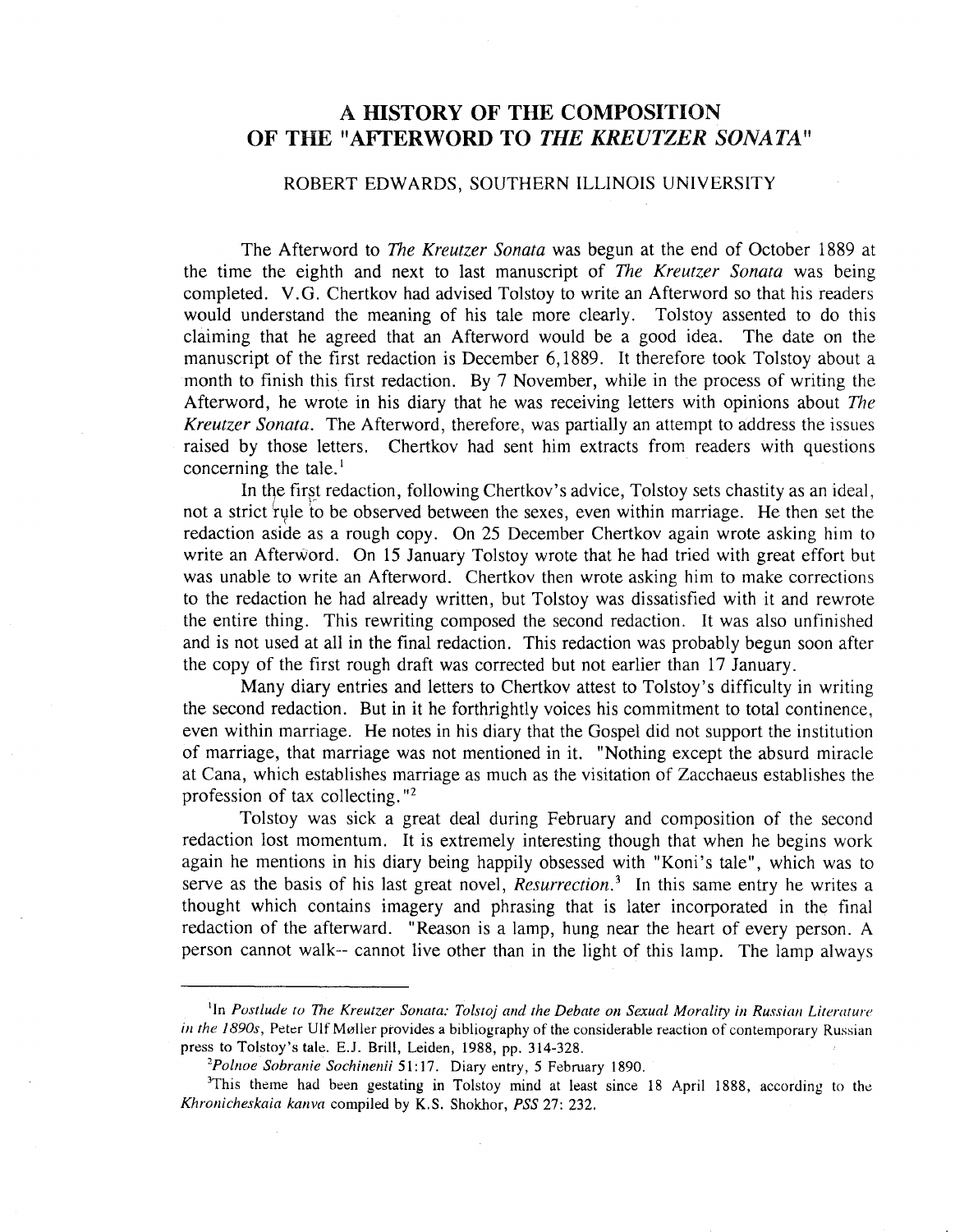shines the way before that person-- the path along which that person walks.  $44$ 

By 24 February he resumed work on the redaction again, after his illness and having become distracted by other affairs. On 4 March he received a letter from Chertkov again urging him to finished the earlier abandoned and partially corrected version of the Afterword. Then Tolstoy received a letter dated 6 March from a certain V.P. Prokhorov. The letter was addressed both to Moscow and Yasnaya Polyana since Prokhorov did not know where Tolstoy was living. Prokhorov wrote earnestly asking Tolstoy to explain the meaning of the story, assuring him that his answer would have a great bearing on his whole life. On 11 March Tolstoy makes a diary entry, "Thought about the Afterword in the form of a letter to Prokh."<sup>5</sup>

Apparently Tolstoy soon grew disenchanted with this version of the Afterword soon abandoned it. With the help of the Danish translator, Peter Emanuel Hansen, from 1-6 April Tolstoy worked intensively on what was to prove the final redaction. He notes in his diary for 7 April: "Yesterday on the 6th of April in the morning finished writing and corrected the Afterword. Have just gotten immersed in it and completely made it clear to myself."<sup>6</sup> Hansen then took what he believed to be the final corrected version to St. Petersburg in order to make lithograph and hectogram editions from it. Tolstoy, however, from 7 to 24 April went on correcting the manuscript and sent Hansen a large supplement with new corrections. During this time Chertkov sent a long letter to Tolstoy pleading with him to say something in the Afterword which would recognize "...the lawfulness of a moral marriage for those hundreds of millions of modern people, who still haven't been raised to the level of of a possibly more celibate marriage. If you don't do this, and the Afterword appears without this addition, then millions of *modern* people, still living in the flesh, will be repulsed from the life of Christ, and not attracted to it.  $\overline{n}$  Tolstoy sent a copy of the new redaction to Chertkov on April 25 with a letter begging his pardon but saying that he "could not rehabilitate honorable marriage." "Net takogo braka." "There is no such marriage," he asserted bluntly.

Tolstoy continued to make corrections on the manuscript as late as 23 November 1890. None of these corrections were substantial enough for Gudzy to state that there was a new redaction. The final redaction was first published in Berlin by Walter Zimmerman

*7PSS* 27: 631.

<sup>&</sup>lt;sup>4</sup>Diary entry, 16 February 1890 "рассудок- фонарь, привешенный к груди каждого человека. Человек не может идти--жить иначе как при света этого фонаря. Фонарь всегда освещает ему вперед его дорогу-- путь-- по[которому] он идет.

*<sup>5</sup>pSS* 51:26

 $6B$ чура б $\Phi$ преля утром дописывал, поправлял послесловие. Только что расписался и вполне yяснил себе. Tolstoy's wording in this diary entry is a bit ambiguous. Does расписался here mean that Tolstoy had put his signature to a final version of the redaction since Hansen had left for Petersburg with what both men apparently thought was the final version for the lithograph version? Or is the word used in its less common sense, meaning that Tolstoy had gotten deeply into the problem, and at last made it clear to himself? I believe that given Tolstoy's long struggle with the composition of the Afterword, and that at last after an intense effort having come up with what he considered to be a successful draft, that the word was used in the latter sense.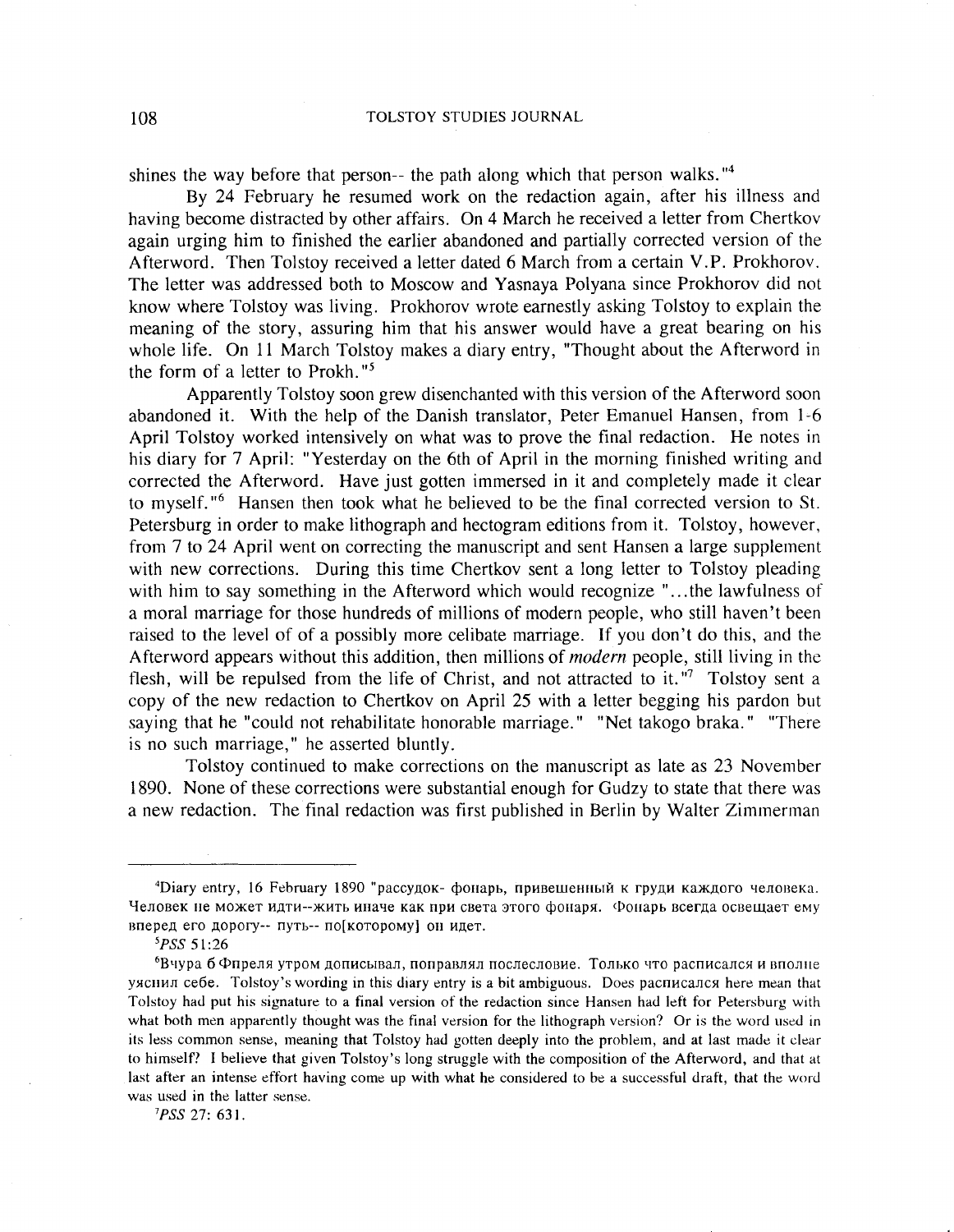and in a second edition by M.K. Elpidina in Geneva in 1890. The Afterword appeared with *The Kreutzer Sonata* in the 13th volume of the Collected Works of Tolstoy in Moscow in 1891. Many errors occurred in the manuscript copied by Sofia Andreevna. In several places she changed the language for the censor. The government censor himself laid a heavy hand on the text. For the 12th edition in 1911, Sofia Andreevna corrected scarcely more than half of the errors she made in her 1891 copy, but all the censor's changes remain. P.I. Biryukov used this 12th edition text for the Complete Collected works that he edited in 1912.

In 1901 the work appeared with some corrections in *Svobodnoe Slovo* in Christchurch, England under the pamphlet entitled "0 Polovom voprose. Mysli L.N. Tolstogo, sobrannye Vladimirom Chertkovym." *(On the Sexual Question: L. N. Tolstoy's Thoughts,* Collected by Vladimir Chertkov). Here the censor's emendations are removed but the errors of the previous edition "were not systematically deleted."<sup>8</sup> In 1906 this same pamphlet appeared in the February issue of the St. Petersburg journal *Vsemirnyi vestnik.*

In the Soviet era the work appeared in 1928 in a collection of artistic works published by Gosudarstvennoe izdatel'stvo, and in a supplement to *Ogonek.* Here the text is a combination of the 1891 and the 12th volume of the 1911 edition. The censor's restrictions were not omitted in these editions. Thus, until Gudzy and Gusev's edition which appeared in 1933 in volume 27 of the *Polnoe Sobranie Sochinenii*, only Chertkov's 1906 edition was free from the censor's restrictions. The authoritative 1936 version was made by comparing the 23rd manuscript (which the earlier foreign editions of the Afterword were based on) with the 25th, the one Sofia Andreevna copied over for the 1891 edition (the 24th manuscript was only one sheet long), and restoring all the omissions made by the censor.

<sup>8</sup>Gudzy, *PSS* 27: 634. My own observations are indebted to N.K Gudzy's exhaustive analysis in Kommentarii "Poslesolovie k "Kreitserovoi sonate". *PSS* 27: 625-646.